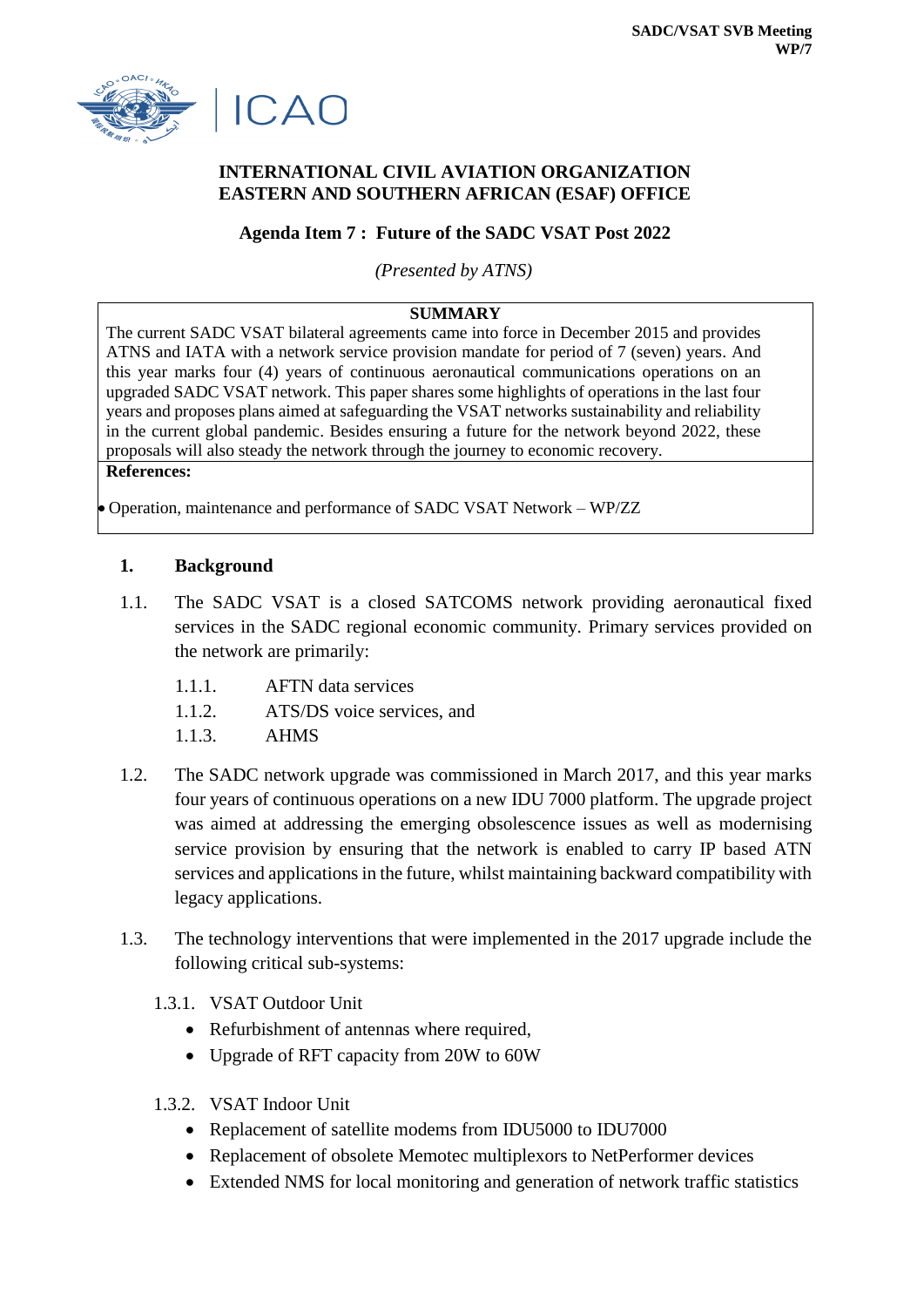- 1.4. The network is currently configured as follows:
	- 1.4.1. Network architecture
		- Mesh
		- MF-TDMA
		- Satellite: **IS1002,23/23, 359deg E, 6MHz**
	- 1.4.2. Connectivity
		- ATS/DS connectivity (FXS/FXO 2w with ACELP-CN 8kx2) –
		- AFTN connectivity (serial RS-232 with 9.6 kbps)
		- ATN backbone connectivity (Ethernet IP with 64kbps)
		- ATN tributary connectivity (Ethernet IP with 9.6kbps)
		- Engineering speech [EOW] (FXS/FXO 2w with ACELP-CN 8Kx2)
		- Data circuits for Engineering data (serial V.35 with 64 kbps)

## **2. Current status of the SADC VSAT Network**

#### **2.1. Post-upgrade network performance**

As a result of the upgrade, the network continues to operate at the agreed service levels. The benefits of a new and improved network baseline are that member States now have access to a platform that is enabled to deliver traditional services in a more efficient way without the burden of additional costs. Over the last four years the network has seen a rather slow uptake of IP enabled services such as AMHS and member States are encouraged to share their development plans in this regard.

## **2.2. Interconnectivity with AFISNET**

- 2.2.1. Commendable developments in the harmonisation of interoperability between the SADC, NAFISAT and AFISNET networks are currently underway between ATNS and Asecna. These circuits were retained in the old configuration after the upgrade and are now being reconfigured. The reconfiguration was initiated in June 2020 and is currently in the final stages. The following links are being upgraded:
	- Abidjan Luanda
	- Brazzaville Luanda and Khartoum
	- Ndjamena Khartoum and Tripoli
	- Niamey Addis and Tripoli
- 2.2.2. The implementation of the links upgrade is governed by the mandate of the Supervisory Committee to ensure continuous interoperability and the MOU established between the SADC/NAFISAT service provider and ASECNA. In summary, the same IDU7000 platform will be utilized on both ends and the links will be migrated to IP. This will enable cross distribution of voice, AMHS and other ATN application on a need basis and ultimately a harmonised digital IP interregional VSAT network.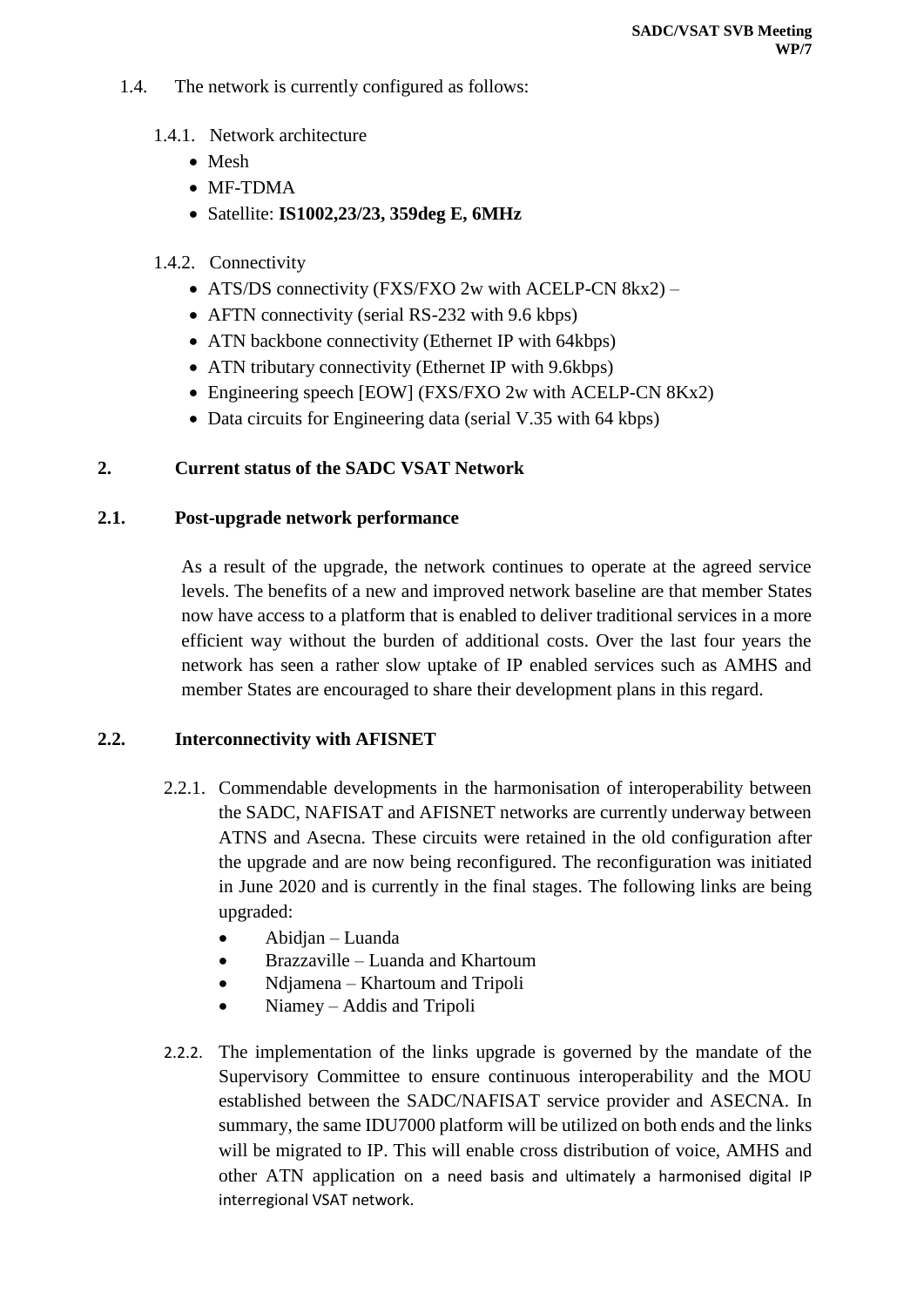2.2.3. A comparison of the future state of interoperability between the three VSAT networks is shown in the table below:

| <b>Link</b>             | <b>Operational Status</b> | <b>Service</b>           | <b>Future service</b>    |  |  |
|-------------------------|---------------------------|--------------------------|--------------------------|--|--|
|                         |                           |                          |                          |  |  |
| <b>Addis-Niamey</b>     | <b>Active</b>             | <b>AFTN</b>              | <b>AMHS</b>              |  |  |
| <b>Tripoli-Niamey</b>   | <b>Active</b>             | <b>ATS/DS &amp; AFTN</b> | <b>ATS/DS &amp; AMHS</b> |  |  |
| <b>Tripoli-Ndjamena</b> | <b>Active</b>             | <b>ATS/DS &amp; AFTN</b> | <b>ATS/DS &amp; AMHS</b> |  |  |
| Nairobi-Brazza          | <b>Active</b>             | <b>AFTN</b>              | <b>AMHS</b>              |  |  |
| Kinshasa - Brazza       | <b>Active</b>             | <b>ATS/DS &amp; AFTN</b> | <b>ATS/DS &amp; AMHS</b> |  |  |
| <b>Khar - Niamey</b>    | <b>Active</b>             | <b>ATS/DS &amp; AFTN</b> | <b>ATS/DS &amp; AMHS</b> |  |  |
| <b>Khar- Ndjamena</b>   | <b>Active</b>             | <b>ATS/DS &amp; AFTN</b> | <b>ATS/DS &amp; AMHS</b> |  |  |
|                         |                           |                          |                          |  |  |
| <b>Khar-Brazza</b>      | <b>Active</b>             | <b>AFTN</b>              | <b>AMHS</b>              |  |  |
| <b>Luanda - Brazza</b>  | <b>Active</b>             | <b>ATS/DS &amp; AFTN</b> | <b>ATS/DS &amp; AMHS</b> |  |  |
| Luanda - Abidjan        | <b>Active</b>             | <b>ATS/DS &amp; AFTN</b> | <b>ATS/DS &amp; AMHS</b> |  |  |
| <b>Luanda - Accra</b>   | <b>Active</b>             | <b>AFTN</b>              | <b>AMHS</b>              |  |  |
| Luanda - Dakar          | <b>Active</b>             | <b>ATS/DS &amp; AFTN</b> | <b>ATS/DS &amp; AMHS</b> |  |  |

**Table 1. Interoperability between SADC, NAFISAT and ASECNA**

2.2.4. This re-engineering of the interconnection links will ensure that service outages which were caused outdated technology are eradicated, however the disparate satellite access methods employed by SADC/NAFISAT and AFISNET still remains a challenge to be addressed.

## **2.3. AHMS Roll-out**

The network service provider is ready for the full-scale implementation of modern services such as AMHS, and States are encouraged to share their infrastructure development plans and readiness in this regard. The following AMHS trials have been conducted in the last three(3) years to validate the SADC VSAT network capability:

- Johannesburg Gaborone
- Johannesburg Cairo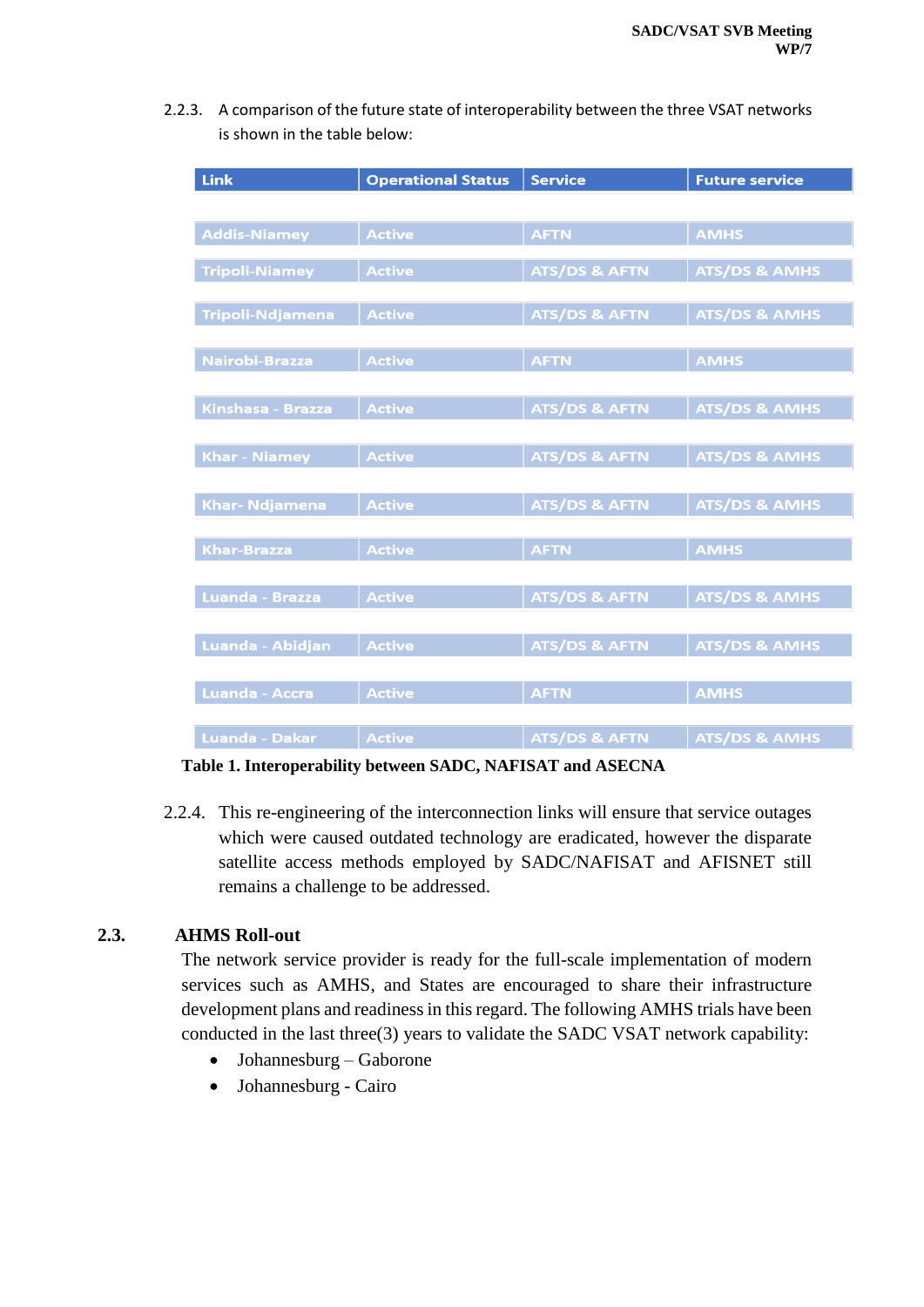## **3. Post 2022 SADC VSAT Network Roadmap**

- 3.1.1. The network service provider has developed a roadmap for the future of SADC VSAT leading towards the year 2022 and beyond. The formulation of this roadmap is aimed at providing technically feasible response to current economic difficulties that the aviation industry finds itself and ensuring the that the network remains sustainable operationally and financially. The impacts of the global COVID-19 pandemic has necessitated a rethink in the balancing of service provision, safety of operations and affordability.
- 3.1.2. Member States are invited to consider the proposed plans regarding maintenance and support of ongoing operations, forecasted network infrastructure investments against a global aviation recovery forecast which is expected around 2023/2024. The network service provider's roadmap is presented in two (2) timeframes:
	- Short-to-Medium term goals
	- Long-term goals
- 3.1.3. Short-to-medium term goals
	- a. Operations in the last two years have shown worrisome trends in the reliability of some aspects of the network. It is the view of the network provider that these some identified components will require replacement and improvements in network security. These proposed interventions will ensure that the useful life of the infrastructure can be extended to at least the year 2024. The following components are earmarked :
		- Replacement of RFTs
		- Upgrade of FAD interfaces
		- Replenishment of FAD spares
		- Deployment of cybersecurity measures (routers)
		- Enhanced SLA with OEMs for LRU repairs
	- b. The network service provider has conducted a financial implications study for the life extension and is presented in the table below: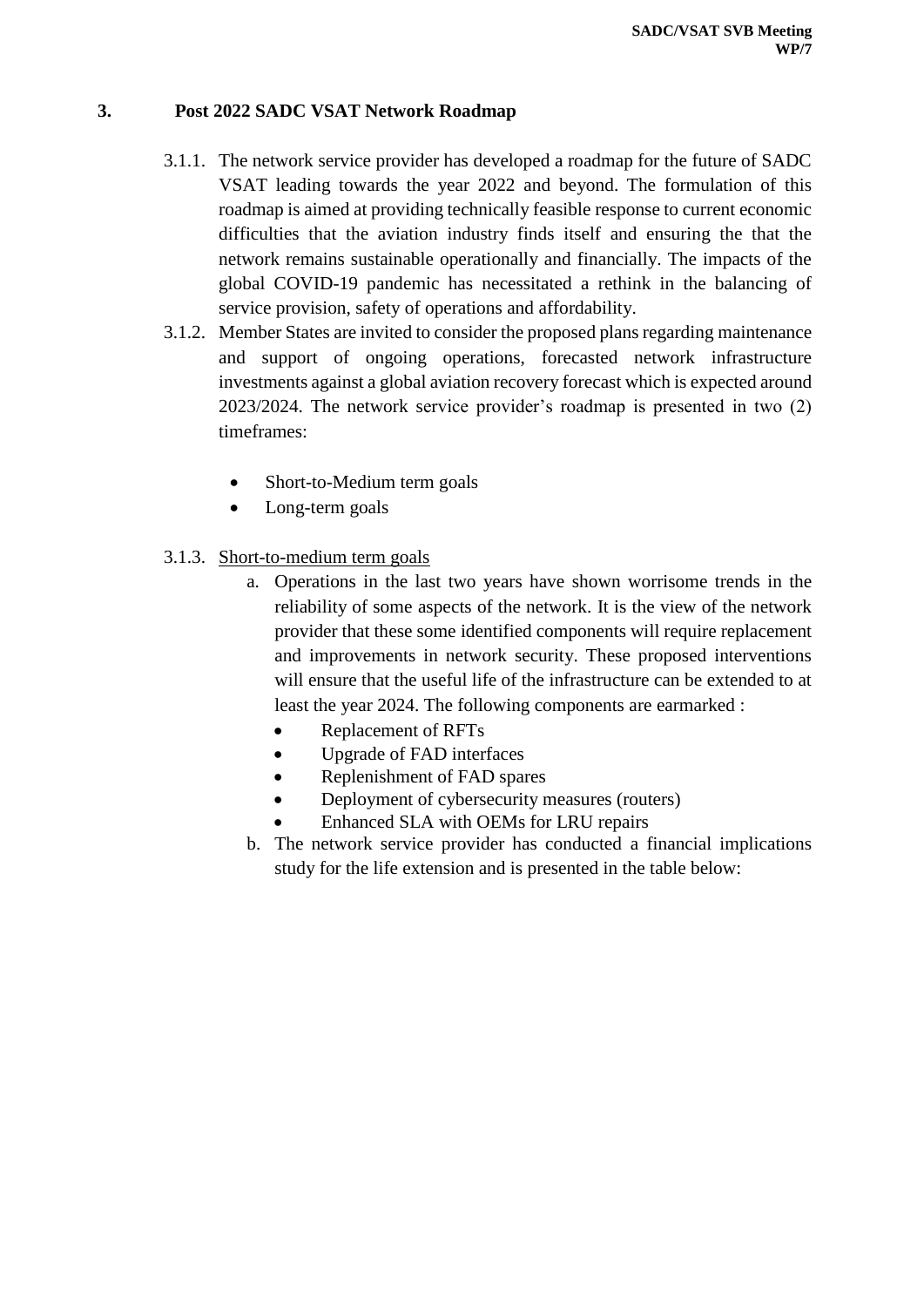| <b>Investment Forecast</b>                                      |         | 2022/2023 |         | 2023/2024 |         | 2024/2025 |         |               |  |
|-----------------------------------------------------------------|---------|-----------|---------|-----------|---------|-----------|---------|---------------|--|
|                                                                 |         |           |         |           |         |           |         |               |  |
| Potential Network Investment (2022-2024): Critical Hardware     |         |           |         |           |         |           |         |               |  |
| <b>Replacements</b>                                             |         |           |         |           |         |           |         | <b>Totals</b> |  |
| <b>SADC</b>                                                     | \$      | 42 500    | \$      | 42 500    |         |           | \$      | 85 000        |  |
| <b>NAFISAT</b>                                                  | Ś       | 42 500    | Ś       | 42 500    |         |           | \$      | 85 000        |  |
|                                                                 |         |           |         |           |         |           | S       | 170 000       |  |
| <b>Enhanced Maintenance &amp; Support: Improved SLA for LRU</b> |         |           |         |           |         |           |         |               |  |
| repairs                                                         |         |           |         |           |         |           |         |               |  |
| <b>SADC</b>                                                     | $\zeta$ | 35 000    | $\zeta$ | 36 050    | $\zeta$ | 37 132    | $\zeta$ | 108 182       |  |
| <b>NAFISAT</b>                                                  | Ś       | 35 000    | Ś       | 36 050    | \$      | 37 132    | \$      | 108 182       |  |
|                                                                 |         |           |         |           |         |           |         | 216 363       |  |
|                                                                 |         |           |         |           |         |           |         |               |  |

#### **Table 2. SADC/NAFISAT Life extension financial implications.**

- c. The 2016 upgrade of the SADC network introduced capabilities necessary to enable the distribution of IP applications. The ATNS backbone and tributary circuits are currently implemented and this will further enable service innovation. The following services will be operationalized in the short to medium term:
	- Network-wide AMHS
	- Voice-over-IP trials
	- Centralized Aeronautical Database (CAD) data distribution
	- Surveillance data sharing (Space-based ADS-B)
- d. Studies have been conducted in the last two (2) to ascertain the feasibility of deploying the above services on the network. The results of these studies indicate that the capacity of the network is sufficient to carry the proposed services however provision of value-added services (CAD and ADS-B) will be on the back of bilateral agreements with the interested member States. The key assumptions for the study include:
	- Progressive uptake of new services by Member States between 2021 and 2024
	- Availability and readiness of end-user infrastructure
	- No FIR crossing tariff increase up to 2024
- 3.1.4. Long term goals (2025 and beyond)
	- a. The evolution of the SADC network in the long term is of significant importance, especially with the advent of the  $4<sup>th</sup>$  Industrial Revolution and the inevitable structural changes in the global aviation environment as a result of the COVID-19 pandemic. Foresightedness is required to ensure that the ambitious dream of a Single African Sky remains attainable whilst a maintaining delicate balance between innovation and economic realities.